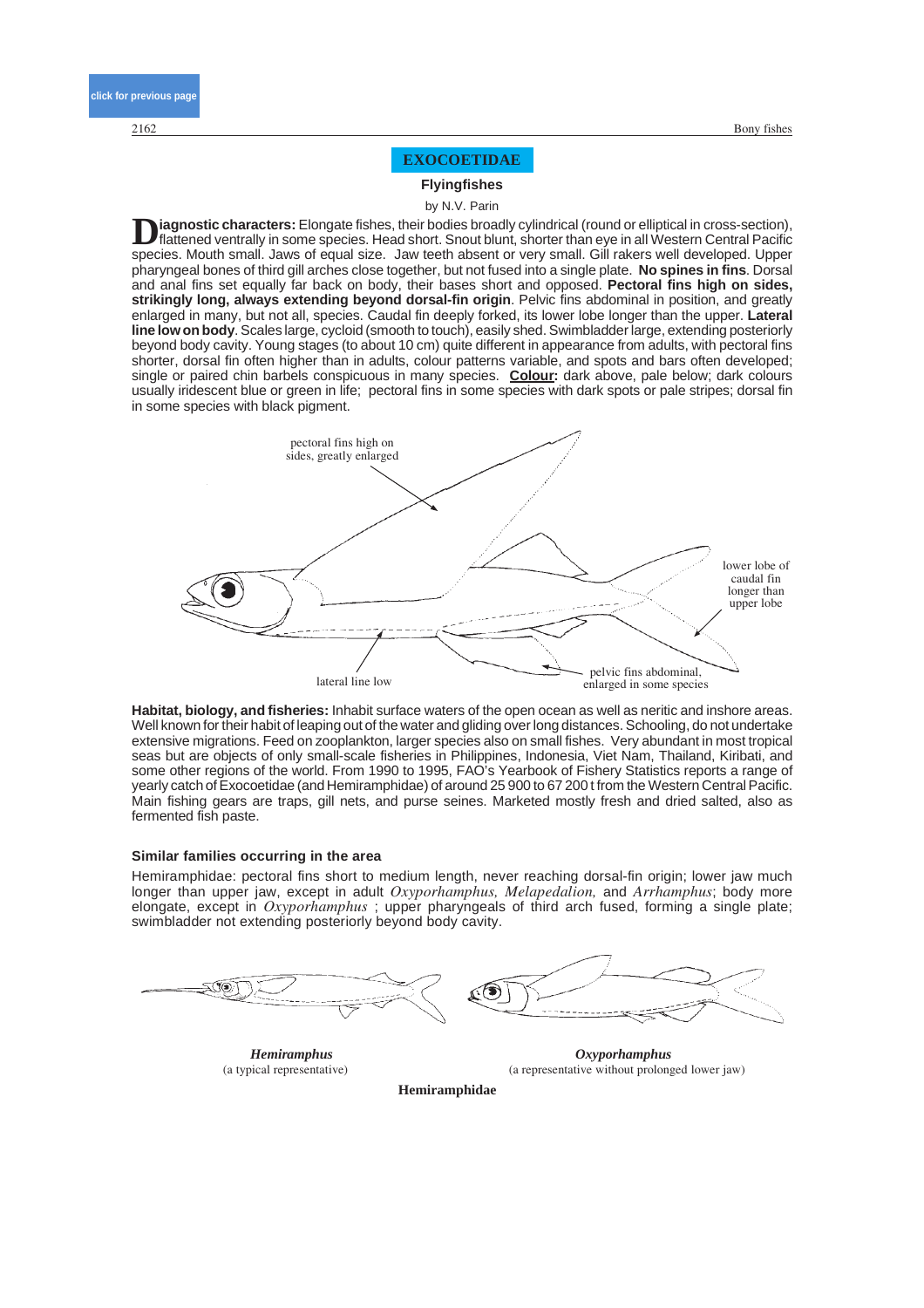## **Key to the genera and species of Exocoetidae occurring in the area**

- **1a.** Pectoral fins moderately long, not reaching beyond posterior part of anal-fin base; pectoral branch of lateral line present (Fig. 1); upper jaw protrusible (Fig. 2)  $\ldots$  (*Parexocoetus*)  $\rightarrow$  2
- **1b.** Pectoral fins very long, reaching beyond anal-fin base to, or almost to, caudal-fin base; pectoral branch of lateral line absent; upper jaw not protrusible  $\dots \dots \dots \dots \dots \dots \rightarrow 3$



- **2a.** Anal-fin rays 12 to14; longest dorsal-fin rays reaching beyond origin of upper caudal-fin lobe (Fig. 3a); predorsal scales 20 to 24 *. . . . . . . . . . . . . . . . . Parexocoetus brachypterus*
- **2b.** Anal-fin rays 10 to 12; longest dorsal-fin rays scarcely reaching origin of upper caudal-fin lobe (Fig. 3b); predorsal scales 16 to 21 *. . . . . . . . . . . . . . . . . . . . . Parexocoetus mento*



- **3a.** Pelvic fins short, not reaching anal-fin origin (barely reaching in juveniles), inserted nearer to pectoral-fin insertion than to anal-fin origin (Fig. 4)  $\dots \dots \dots$ .......... (*Exocoetus*)  $\rightarrow$  4
- **3b.** Pelvic fins long, reaching well beyond anal-fin origin, inserted nearer to anal-fin origin than to pectoral-fin insertion (Fig. 6)  $\dots \dots \dots \dots \dots \dots \dots \dots \dots \dots \dots \dots \longrightarrow 6$
- **4a.** Gill rakers on first gill arch 29 to 37 (usually 32 to 34); as a rule 6 transverse rows of scales between dorsal-fin origin and lateral line (Fig. 4b) *. . . . . . . . . . . . . Exocoetus volitans*
- **4b.** Gill rakers on first gill arch 21 to 29 (usually 24 to 27); as a rule 7 transverse rows of scales between dorsal-fin origin and lateral line (Fig. 4a)  $\dots \dots \dots \dots \dots \dots \dots \dots \rightarrow 5$





**Fig. 4**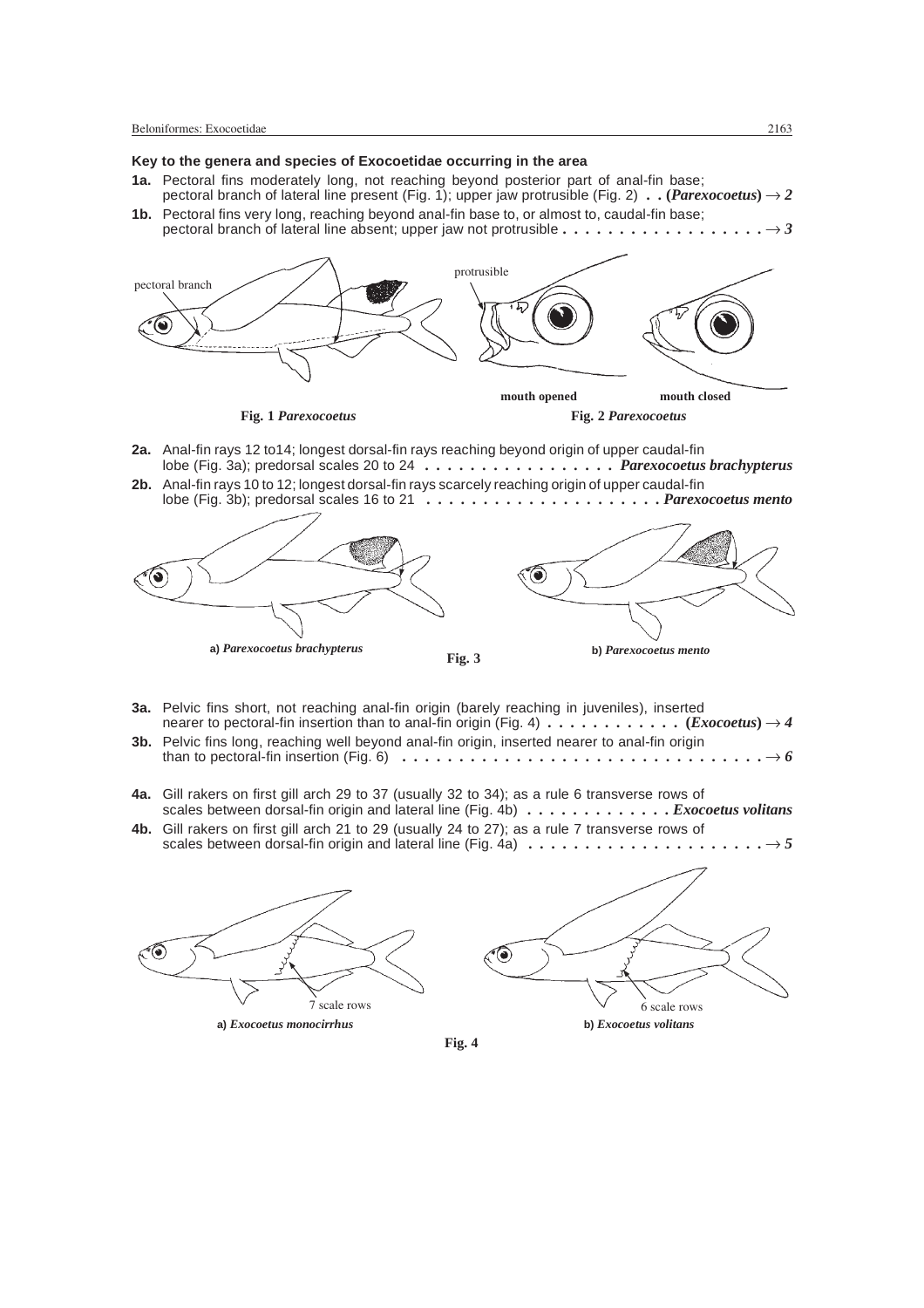- **5a.** Juveniles less than 10 cm standard length with a single chin barbel (Fig. 5a); distributed north of 10°S latitude *. . . . . . . . . . . . . . . . . . . . . . . . . . . . . . Exocoetus monocirrhus*
- **5b.** Juveniles unbarbelled (Fig. 5b); distributed south of 10°S latitude *. . . . . Exocoetus obtusirostris*



**Fig. 5 juveniles**

- **6a.** Origin of anal fin slightly before, under or not more than 2 rays behind origin of dorsal fin (Fig. 6b); dorsal fin usually with less, or equal number of rays than anal fin; juveniles not barbelled *...................................* **(***Hirundichthys***)** *29*
- **6b.** Origin of anal fin 3 rays or more behind origin of dorsal fin (Fig. 6a); dorsal fin usually with 2 to 5 rays more than anal fin; juveniles barbelled or not barbelled  $\dots \dots \dots \dots \rightarrow 7$



**a)** *Prognichthys, Cypselurus, Cheilopogon* **b)** *Hirundichthys*



- **7a.** First 3 or 4 pectoral-fin rays unbranched; juveniles not barbelled *........* **(***Prognichthys***)** *8* **7b.** First 1 or 2 pectoral-fin rays unbranched (Fig. 7a, b); juveniles barbelled or not barbelled  $\dots \dots \rightarrow 9$
- **8a.** First 3 pectoral-fin rays unbranched (Fig. 7c) *. . . . . . . . . . . . . . . . Prognichthys brevipinnis* **8b.** First 4 pectoral-fin rays unbranched (Fig. 7d) *. . . . . . . . . . . . . . . . . . . Prognichthys sealei*



**a)** *Cheilopogon rapanouiensis* **b)** *Cypselurus, Cheilopogon* **c)** *Prognichthys brevipinnis* **d)** *Prognichthys sealei*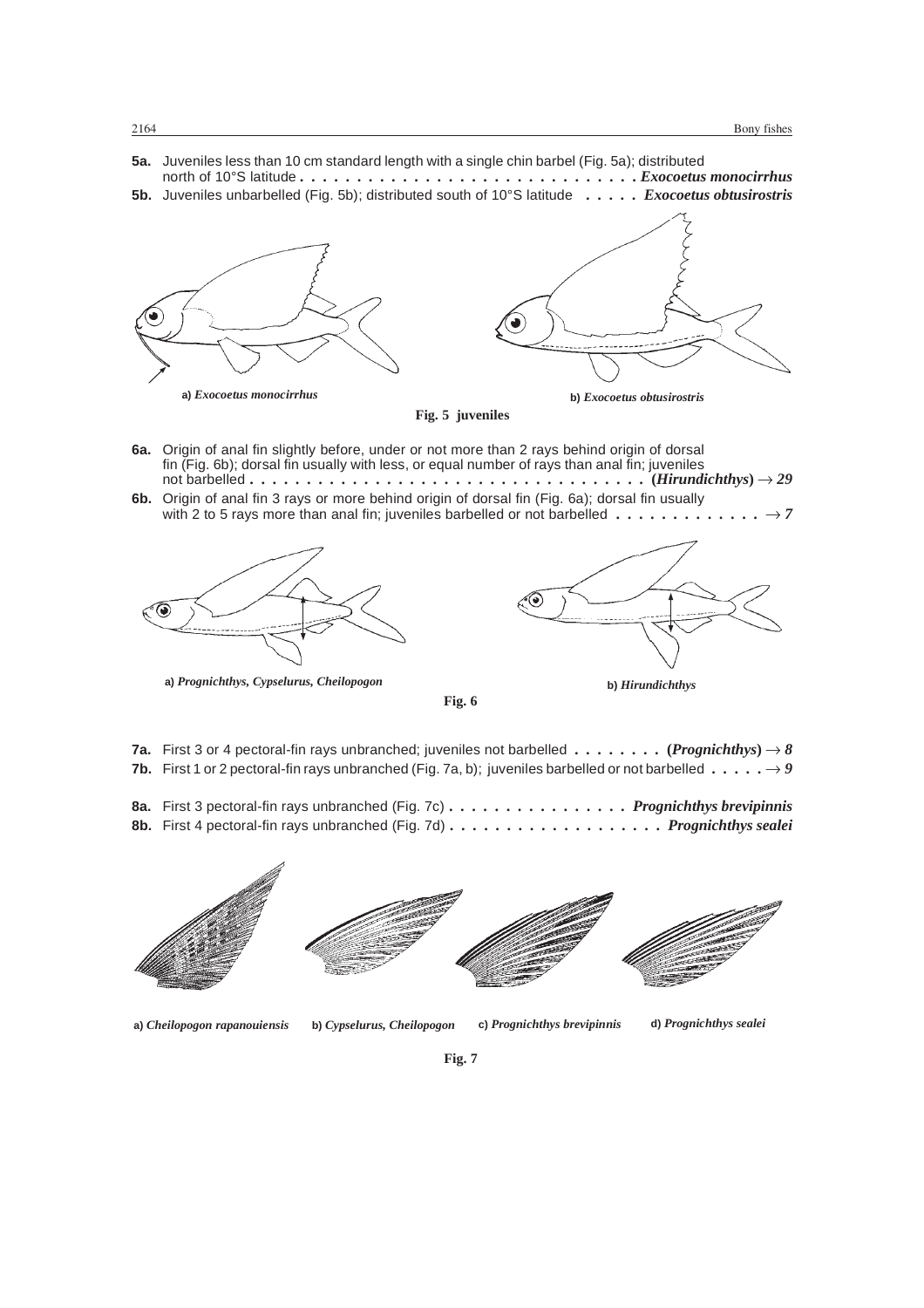- **9a.** Lower jaw a little shorter than upper jaw and included beneath the latter (Fig. 8a); juveniles with a single barbel or not barbelled *....... ............* **(***Cypselurus***)** *10*
- **9b.** Both jaws of equal length, or lower jaw a little longer than upper jaw (Fig. 8b, c); juveniles with paired barbels  $\dots \dots \dots \dots \dots \dots \dots \dots \dots \dots \dots$ .  $(Cheilopogon) \rightarrow 16$



**Fig. 11**



**a)** *Cypselurus oligolepis* **b)** *Cypselurus simus* **c)** *Cypselurus poecilopterus*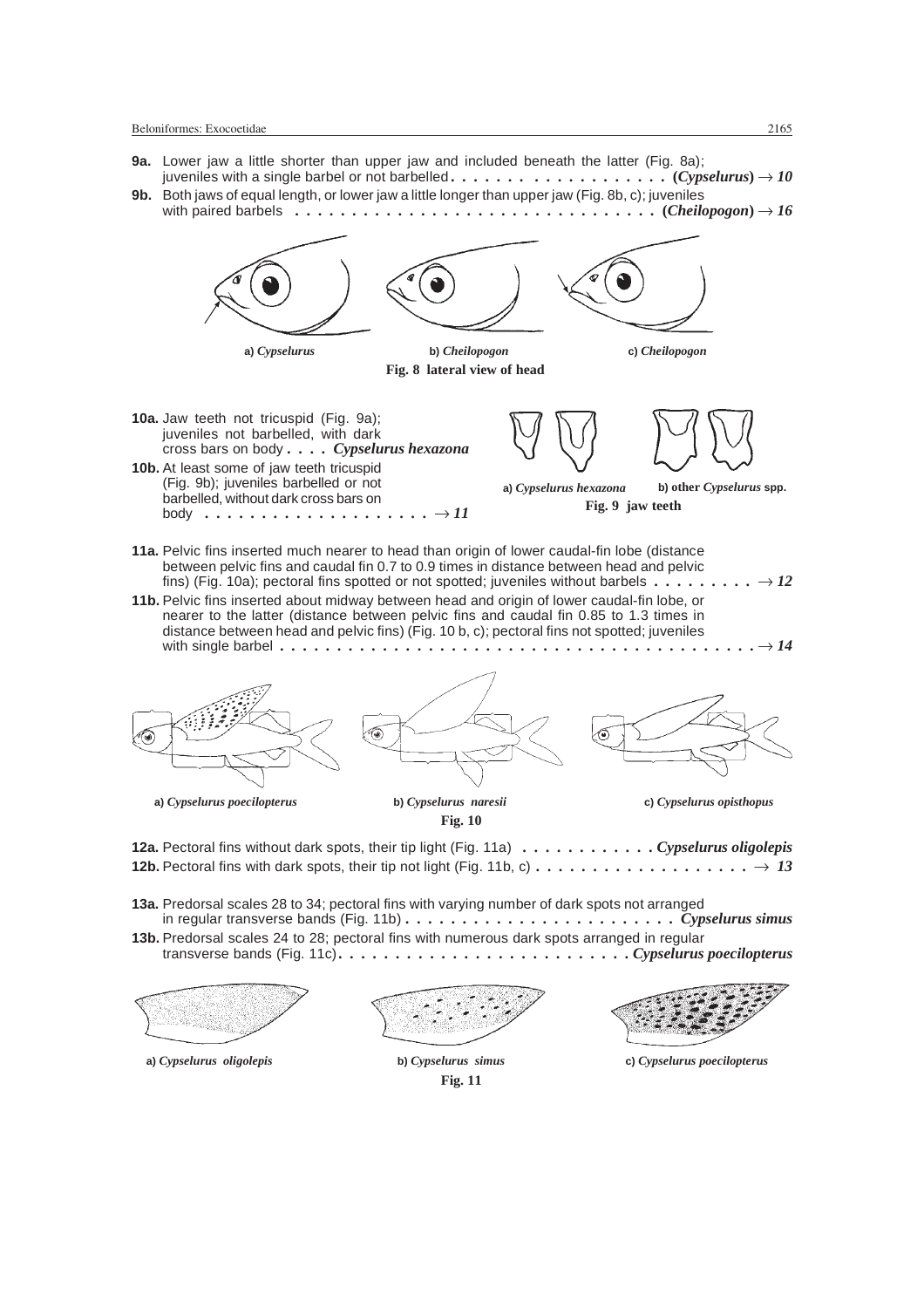- **14a.** Pelvic fins inserted much nearer origin of lower caudal-fin lobe than head (distance between pelvic fins and caudal fin 1.1 to 1.3 times in distance between head and pelvic fins) (Fig. 10c) *. . . . . . . . . . . . . . . . . . . . . . . . . . . . . . . . . . Cypselurus opisthopus* **14b.** Pelvic fins inserted about midway between head and origin of lower caudal-fin lobe
- (distance between pelvic fins and caudal fin 0.85 to 1.1 times in distance between head and pelvic fins) (Fig. 10b)  $\dots \dots \dots \dots \dots \dots \dots \dots \dots \dots \dots \dots \dots \dots \longrightarrow 15$
- **15a.** Predorsal scales 28 to 32; dorsal-fin rays 10 to 12; head 0.95 to 1.1 times in origin of dorsal fin to origin of upper caudal-fin lobe distance *. . . . . . . . . . . . . . . .Cypselurus naresii*
- **15b.** Predorsal scales 24 to 30; dorsal-fin rays 12 to 14; head 1.1 to 1.25 times in origin of dorsal fin to origin of upper caudal-fin lobe distance *. . . . . . . . . . . . . Cypselurus angusticeps*
- **16a.** Dorsal fin moderately high (longest ray usually less than 10 times in standard length), often bearing grey or black spot (Fig. 12a); jaw teeth noticeable (conspicuous to the touch); juveniles with a pair of short or long, rounded or tapering barbels.  $\ldots$ .  $\ldots$   $\rightarrow$  17
- **16b.** Dorsal fin moderately low (longest ray usually more than 10 times in standard length), without black or grey spot (Fig. 12b) (may be present in *Cheilopogon intermedius*); jaw teeth minute (not conspicuous to the touch); juveniles with a pair of short (long in *Cheilopogon antoncichi*) tapering barbels *................ 25*



**a)** *Cheilopogon spilonotopterus*

**b)** *Cheilopogon furcatus*

**Fig. 12 dorsal fin**

**17a.** First 2 pectoral-fin rays unbranched (Fig. 7a); juveniles with a pair of short and flattened rounded barbels *. . . . . . . . . . . . . . . . . . . . . . . . . . . . . . Cheilopogon rapanouiensis* **17b.** Only the first pectoral-fin ray unbranched (Fig. 7b)  $\dots \dots \dots \dots \dots \dots \dots \dots \dots \dots \longrightarrow 18$ **18a.** Pectoral fins without dark spots *.................................. 19* **18b.** Pectoral fins with varying number of small dark spots (Fig. 13a); juveniles with a pair of elongated and flattened rounded barbels  $\dots \dots \dots \dots \dots \dots \dots \dots \dots \dots \dots \longrightarrow 23$ **19a.** Pectoral fins without pale cross band (Fig. 13c); predorsal scales 28 to 41; juveniles with a pair of very long tapering barbels  $\dots \dots \dots \dots \dots \dots \dots \dots \dots \dots \dots \dots \longrightarrow 20$ **19b.** Pectoral fins with pale oblique cross band (Fig. 13b); predorsal scales 23 to 29; juveniles with a pair of short tapering barbels bearing proximal flap-like appendage  $\dots \dots \dots \dots \rightarrow 2I$ **a)** *Cheilopogon suttoni* **b)** *Cheilopogon dorsomacula* **c)** *Cheilopogon cyanopterus* **Fig. 13 pectoral fin**

**20a.** Predorsal scales 28 to 35; pectoral fins dark brown *. . . . . . . . . . Cheilopogon spilonotopterus* **20b.** Predorsal scales 33 to 41; pectoral fins dark blue *. . . . . . . . . . . . . Cheilopogon cyanopterus*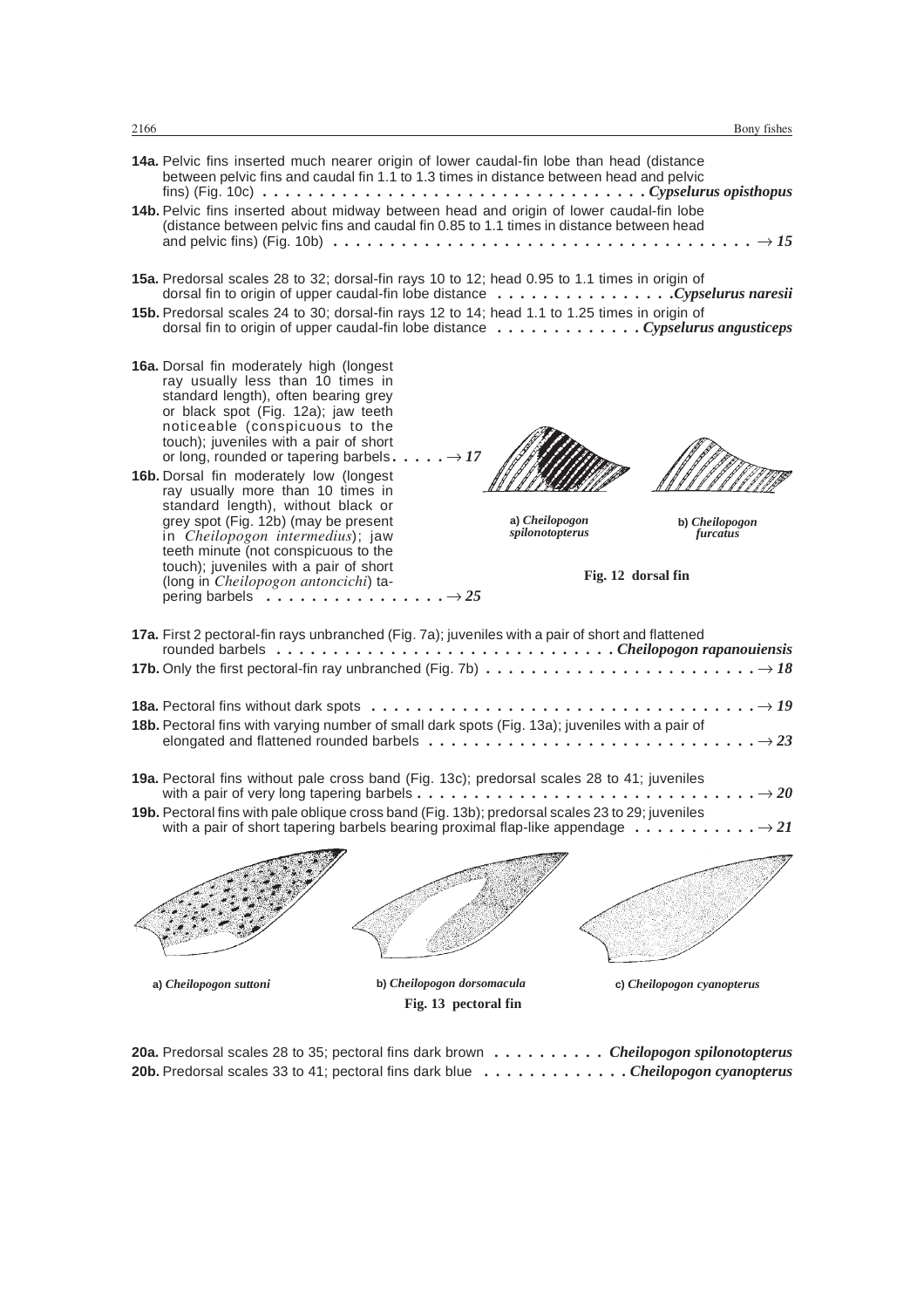| 21a. Pelvic fins with a prominent black spot; cross band of pectoral fins usually yellow                                                                                                                           |
|--------------------------------------------------------------------------------------------------------------------------------------------------------------------------------------------------------------------|
|                                                                                                                                                                                                                    |
| <b>22a.</b> Dorsal fin usually with a grevish or blackish spot; predorsal scales 25 to 29. $\dots$ .<br>Cheilopogon dorsomacula<br>22b. Dorsal fin uniformly pale; predorsal scales 23 to 26 Cheilopogon katoptron |

- **23a.** Predorsal scales 28 to 34; dorsal fin usually without black spot *. . . . . . . Cheilopogon spilopterus* **23b.** Predorsal scales 33 to 42; dorsal fin with black spot *....................... 24*
- **24a.** Pelvic fins inserted nearer head than origin of lower caudal-fin lobe; head shorter than distance from dorsal-fin origin to origin of upper caudal-fin lobe (Fig. 14a) *. . . Cheilopogon atrisignis*
- **24b.** Pelvic fins inserted about midway between head and origin of lower caudal-fin lobe; head subequal to distance from dorsal-fin origin to origin of upper caudal-fin lobe (Fig. 4b) *. . . . . . . . . . . . . . . . . . . . . . . . . . . . . . . . . . . . . . . . . . . . . . Cheilopogon suttoni*



**Fig. 14**

**25a.** Jaws subequal (Fig. 8b); palatine teeth usually present; pelvic fins inserted about midway between head and origin of lower caudal-fin lobe *. . . . . . . . . Cheilopogon intermedius*

- **25b.** Lower jaw a little longer than upper jaw (Fig. 8c); no palatine teeth; pelvic fins inserted nearer head than origin of lower caudal-fin lobe *.......................... 26*
- **26a.** Pectoral fins usually with varying number of scattered dark dots; 8 or 9 transverse rows of scales between dorsal-fin origin and lateral line *. . . . . . . . . . . . Cheilopogon pitcairnensis* **26b.** Pectoral fins without dark dots; 7 or 8 transverse rows of scales between dorsal-fin origin and lateral line *........................................... 27* **27a.** Anal-fin rays 8 or 9; predorsal scales 26 to 29 *. . . . . . . . . . . . . . . . . Cheilopogon arcticeps*
- **27b.** Anal-fin rays 9 to 11; predorsal scales usually 29 to 33 *..................... 28*
- **28a.** Pectoral fins light or dark grey with pale oblique cross band (Fig. 15a) *. . . . . . Cheilopogon furcatus* **28b.** Pectoral fins transparent
- (Fig. 15b) *. . . . . . Cheilopogon unicolor*



**a)** *Cheilopogon furcatus* **b)** *Cheilopogon unicolor*

**Fig. 15 pectoral fin**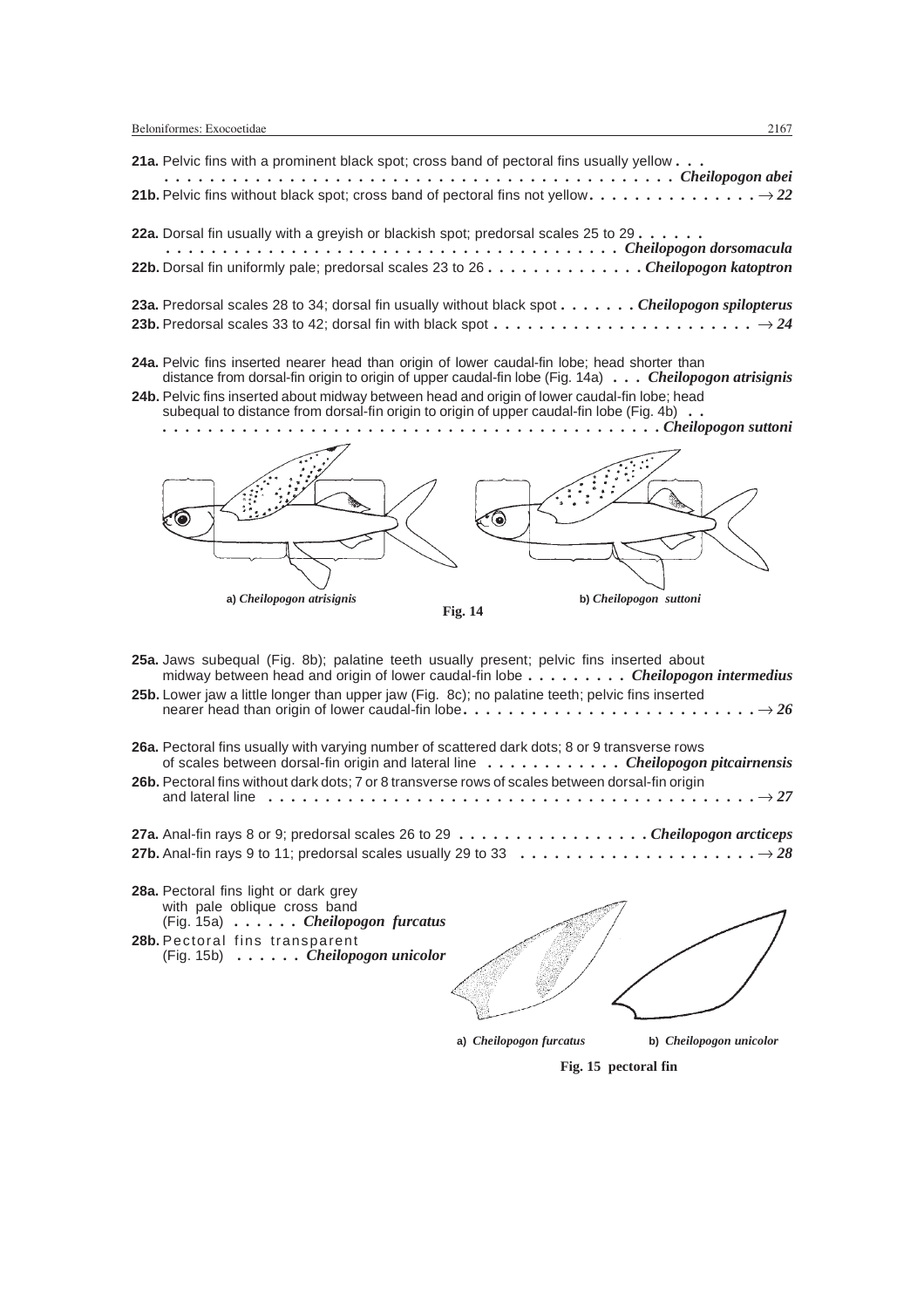**29a.** First 2 pectoral-fin rays unbranched *. . . . . . . . . . . . . . . . . . Hirundichthys albimaculatus* **29b.** Only the first pectoral-fin ray unbranched *............................. 30*

- **30a.** Palatine teeth present; pectoral fin with distinct pale oblique cross band (Fig. 16a) *..... . . . . . . . . . . Hirundichthys speculiger*
- **30b.** No palatine teeth; pectoral fin without distinct cross band (Fig. 16b) *. . . Hirundichthys oxycephalus*

**a)** *Hirundichthys speculiger* **b)** *Hirundichthys oxycephalus*

**Fig. 16 pectoral fin**

#### **List of species occurring in the area**

The symbol  $\leftrightarrow$  is given when species accounts are included.

- *Cheilopogon abei* Parin, 1996
- ← *Cheilopogon abei* Parin, 1996<br>← *Cheilopogon arcticeps* (Günther, 1866) *Cheilopogon arcticeps* (Günther, 1866)<br> *Cheilopogon atrisignis* (Jenkins, 1904)
- 
- **→** *Cheilopogon atrisignis* (Jenkins, 1904)<br>→ *Cheilopogon cyanopterus* (Valenciennes, 1846) *Cheilopogon cyanopterus* (Valenciennes,<br> *Cheilopogon dorsomacula* (Fowler, 1944)
- ← *Cheilopogon dorsomacula* (Fowler, 1<br>← *Cheilopogon furcatus* (Mitchill, 1815)
- *Cheilopogon intermedius* Parin, 1961
- 
- *Cheilopogon katoptron* (Bleeker, 1866)
- *Cheilopogon pitcairnensis* (Nichols and Breder, 1935)
- *Cheilopogon rapanouiensis* Parin, 1961
- *Cheilopogon spilonotopterus* (Bleeker, 1866)
- *Cheilopogon spilopterus* (Valenciennes, 1846)
- *Cheilopogon spilopterus* (Valenciennes, 1846)<br> *Cheilopogon suttoni* (Whitley and Colefax, 1938) *Cheilopogon suttoni* (Whitley and Colefax, 1<br> *Cheilopogon unicolor* (Valenciennes, 1846)
- 
- *Cypselurus angusticeps* Nichols and Breder, 1935
- *Cypselurus angusticeps* Nichols and E<br> *Cypselurus hexazona* (Bleeker, 1853) *Cypselurus naresii* (Günther, 1889)
- 
- *Cypselurus naresii* (Günther, 1889)<br> *Cypselurus oligolepis* (Bleeker, 1866) *Cypselurus oligolepis* (Bleeker, 1866)<br>*Cypselurus opisthopus* (Bleeker, 1866)
- 
- *Cypselurus poecilopterus* (Valenciennes, 1846)
- *Cypselurus simus* (Valenciennes, 1846)
- *Exocoetus monocirrhus* Richardson, 1846 *Exocoetus monocirrhus* Richardson, 18<br>*Exocoetus obtusirostris* Günther, 1866
- *Exocoetus volitans* Linnaeus, 1758
- 
- *Hirundichthys albimaculatus* (Fowler, 1934)
- *Hirundichthys albimaculatus (Fowler, 1934 Hirundichthys oxycephalus (Bleeker, 1852)*
- *Hirundichthys speculiger* (Valenciennes, 1846)
- *Parexocoetus brachypterus* (Richardson, 1846)
- *Parexocoetus mento* (Valenciennes, 1846)
- *Prognichthys brevipinnis* (Valenciennes, 1846) *Prognichthys sealei* Abe, 1955
- 

#### **Reference**

Parin, N.V. 1996. On the flying fish species (Exocoetidae) in the western and central pacific Ocean. *Voprosy Ikhtiologii*, 36(3):300-307 (English transl. in *J. Ichthyol*., 36(5):357-364).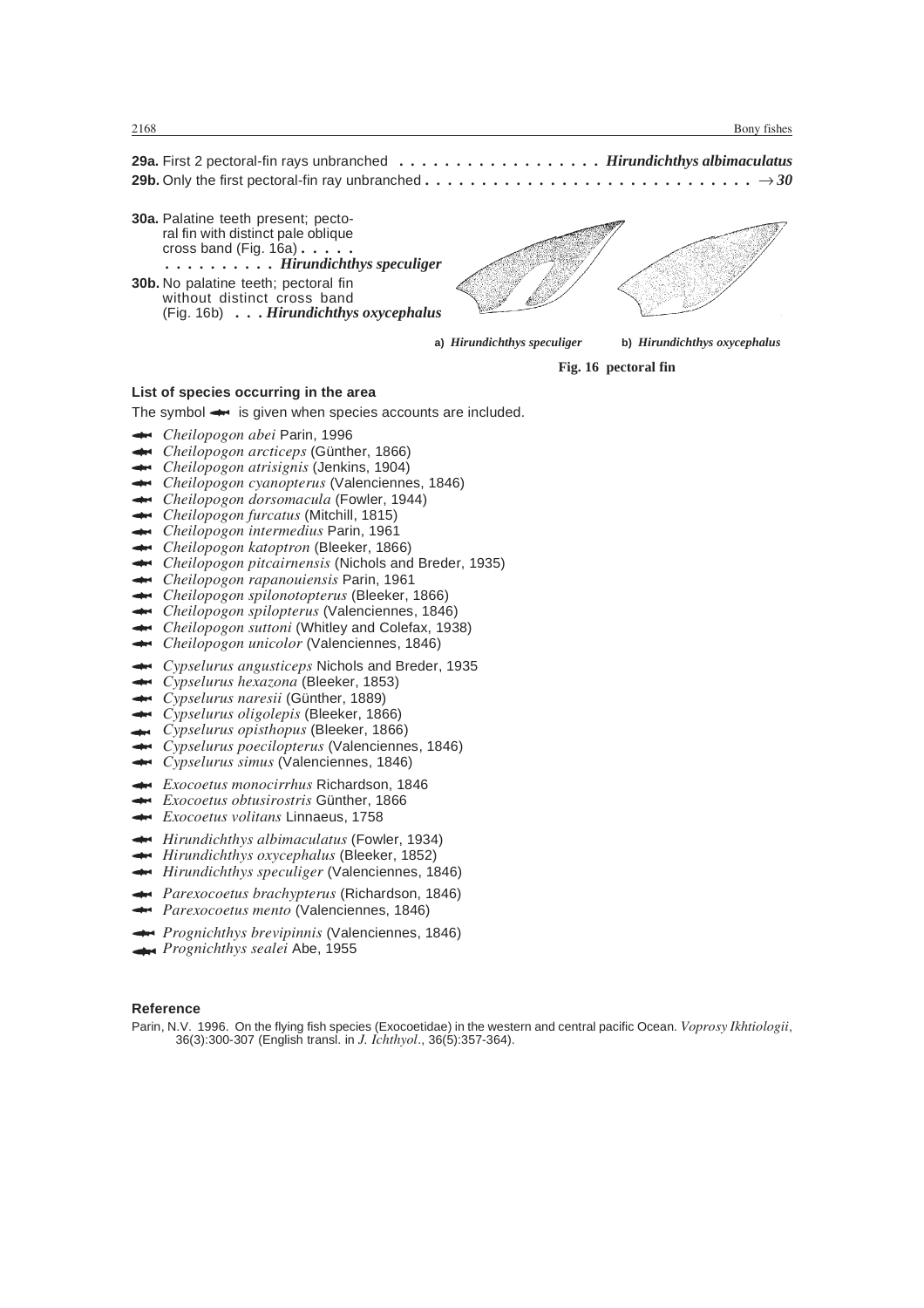

**En** - Abe's flyingfish.

Maximum standard length about 22 cm. Pelagic in neritic surface waters. No importance in fisheries. Distributed in the northern Indian and western Pacific oceans from East Africa to Solomon Islands.



*Cheilopogon arcticeps* (Günther, 1866)

**En** - Bearhead flyingfish.

Maximum standard length about 21 cm. Pelagic in nearshore and neritic surface waters, never spread to open sea. No importance in fisheries. Distributed in the western Pacific Ocean (southern China, Viet Nam, Thailand, Indonesia, New Guinea, Solomon Islands).





(after Parin, 1961)

*Cheilopogon atrisignis* (Jenkins, 1904)

**En** - Glider flyingfish; **Fr** - Exocet planeur; **Sp** - Volador planeador.

Maximum standard length about 33 cm. Pelagic in open ocean and neritic surface waters. Minor importance to fisheries in Polynesia. Distributed in the Indian and Pacific oceans from Somalia and Madagascar to Revillagigedos and Galapagos islands in the eastern Pacific.



(after Jordan and Evermann, 1905)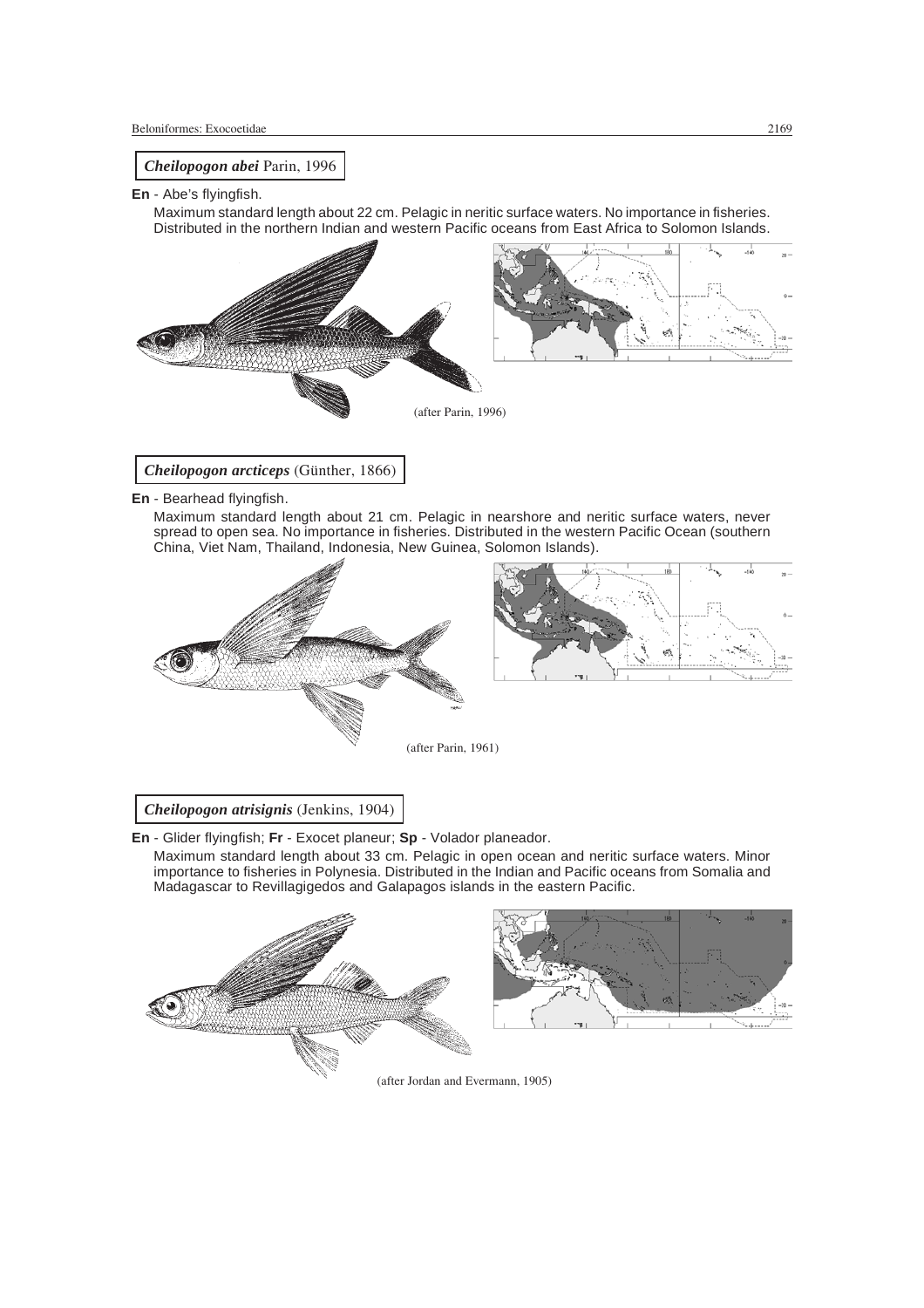

**En** - Margined flyingfish; **Fr** - Exocet codène; **Sp** - Volador bordiblanco.

Maximum standard length about 34 cm. Pelagic in open ocean and neritic surface waters. No importance in fisheries. Distributed in the Atlantic, Indian, and western Pacific oceans eastward to southern Japan, Taiwan Province of China, Queensland (Australia), and the Mariana, Caroline, and Solomon islands.



(after Bruun, 1935)

# *Cheilopogon dorsomacula* (Fowler, 1944)

**En** - Backspot flyingfish; **Fr** - Exocet à dos tacheté; **Sp** - Volador de dorso manchado.

Maximum standard length about 23 cm. Pelagic in open ocean surface waters. No importance in fisheries. Distributed in the tropical Pacific Ocean, not found in inland seas of Southeast Asia.





(drawn by G. Pokhilskaya)

*Cheilopogon furcatus* (Mitchill, 1815)

**En** - Spotfin flyingfish; **Fr** - Exocet tacheté; **Sp** - Volador manchado. Maximum standard length about 30 cm. Pelagic in open ocean surface waters. No importance in fisheries. Widespread in tropical zone of all oceans, absent in inland seas of Southeast Asia.





(after Bruun, 1935)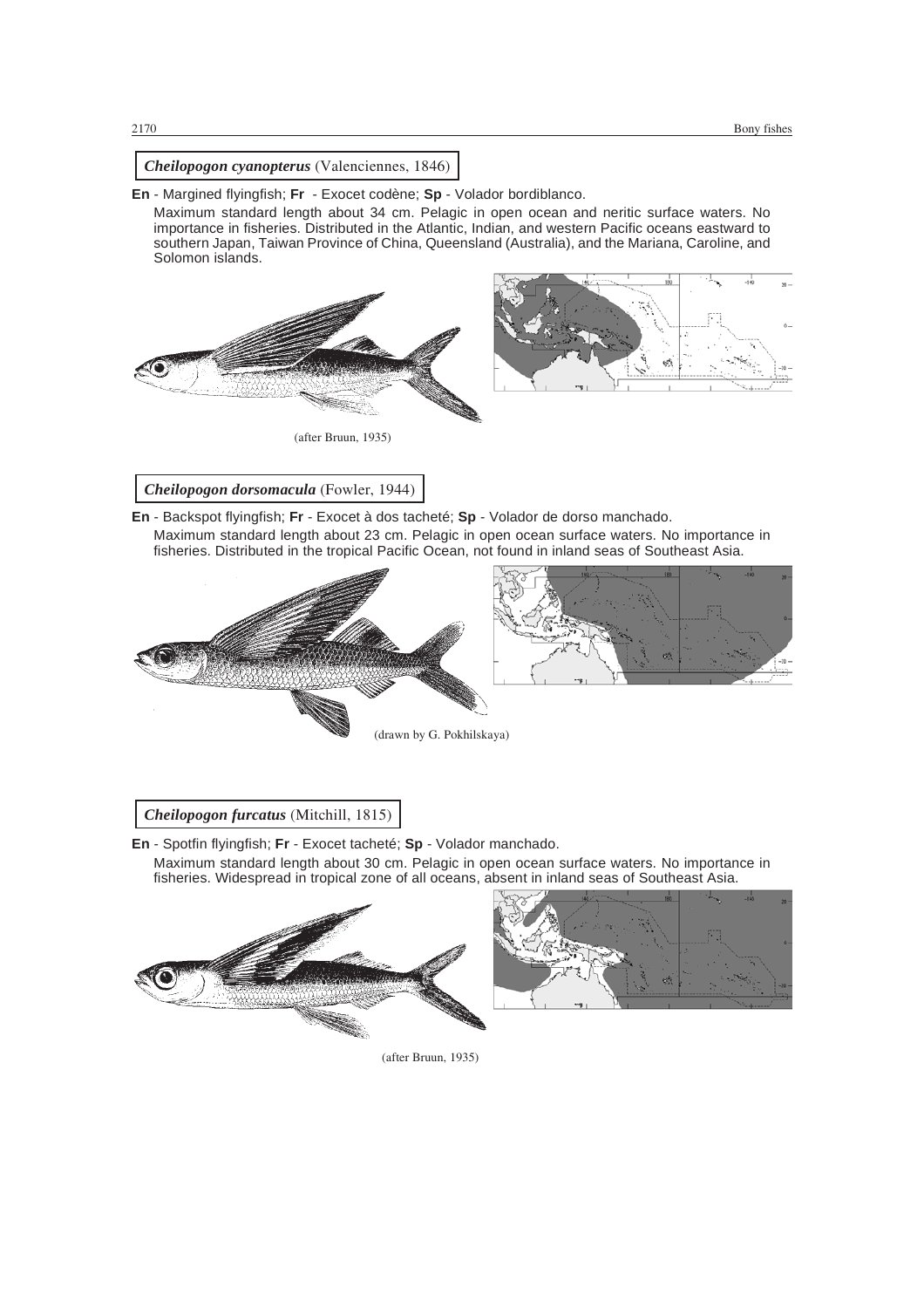

**En** - Indonesian flyingfish.

Maximum standard length about 18 cm. Pelagic in nearshore surface waters, never spread to open sea. Minor importance in fisheries in Viet Nam and Philippines. Distributed in the western Pacific Ocean (Viet Nam, Thailand, Indonesia, Philippines, and northern Australia).





(after Parin and Besednov, 1965)

*Cheilopogon pitcairnensis* (Nichols and Breder, 1935)

**En** - Pitcairn flyingfish.

Maximum standard length about 24 cm. Pelagic in nearshore and neritic surface waters. Minor importance to fisheries in Polynesia. Distributed in southern tropical Pacific from Tonga to Pitcairn Islands.



(after Nichols and Breder, 1935)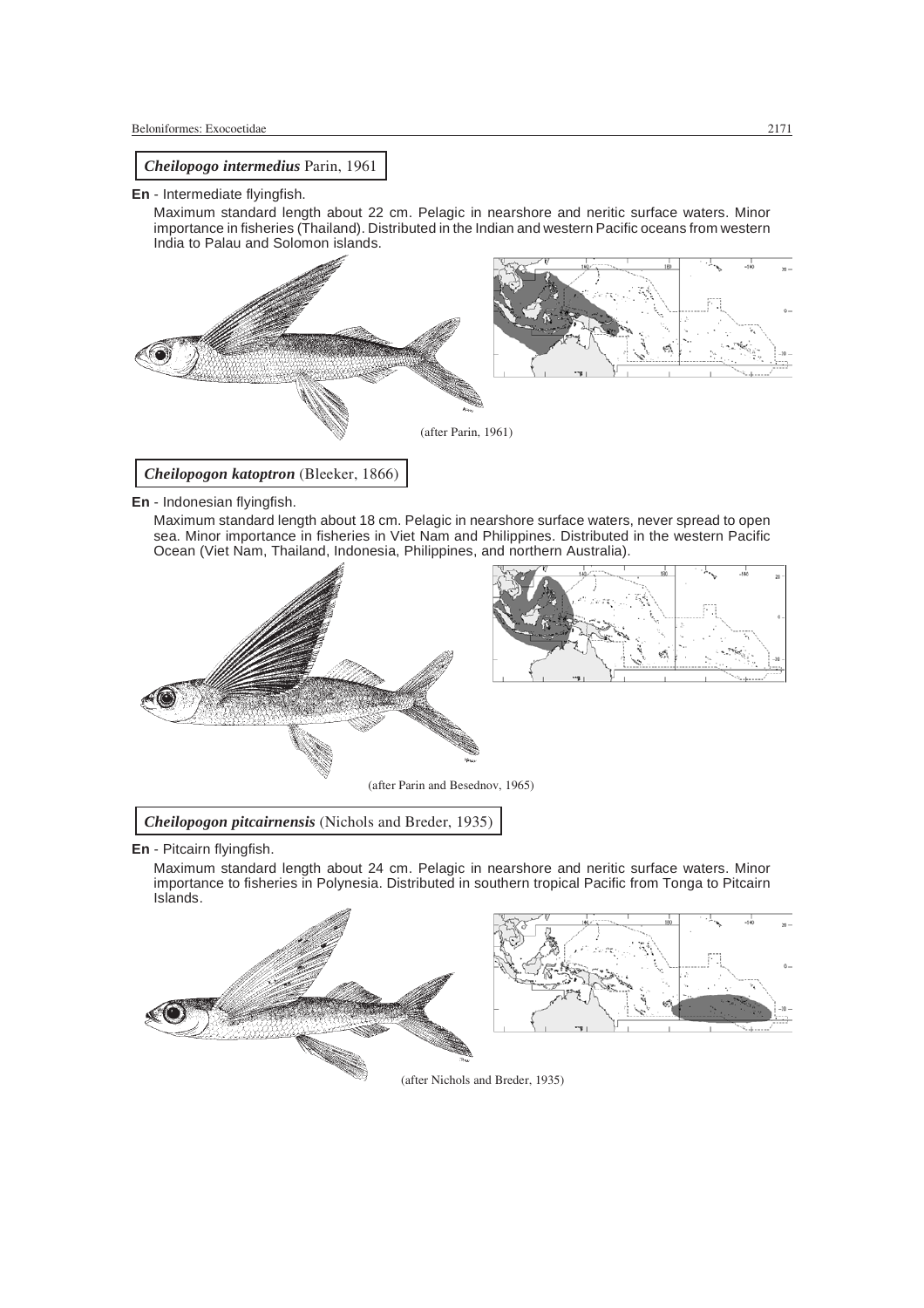

## **En** - Rapanoui flyingfish.

Maximum standard length about 30 cm. Pelagic in neritic surface waters. No importance in fisheries. Distributed in southern tropical Pacific Ocean from New Caledonia, Fiji, and Easter Island; a single stray collected in eastern Pacific north of the equator.



**En** - Stained flyingfish; **Fr** - Exocet marbré; **Sp** - Volador jaspeado.

Maximum standard length about 38 cm. Pelagic in open ocean and neritic surface waters. Minor importance to fisheries in Polynesia. Distributed in the Indian and Pacific oceans eastward to Revillagigedos, Malpelo, and Galapagos islands.





*Cheilopogon spilopterus* (Valenciennes, 1846)

**En** - Manyspotted flyingfish.

Maximum standard length to about 25 cm. Pelagic in nearshore and neritic surface waters. Minor importance in fisheries (Thailand). Distributed in the eastern Indian and western Pacific oceans from Andaman Sea to Samoa.





(from Bleeker, 1866-72)